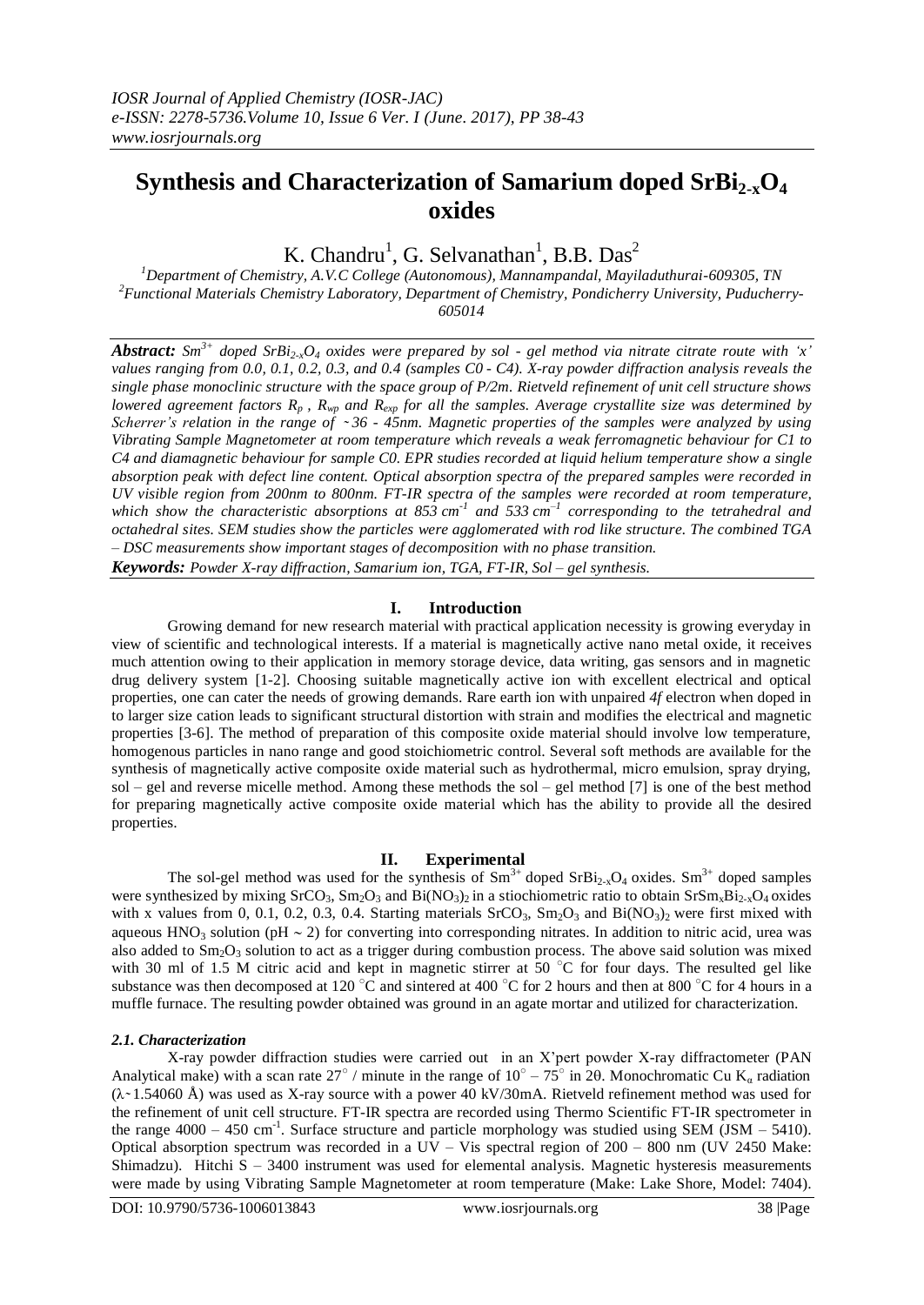EPR spectra were recorded in a Bruker spectrometer in the X Band at Liquid helium with a temperature range of 6 – 70K. TGA measurement were recorded by using TA instruments (Model: Q600 and Q20 DSC). Density measurements were done by using liquid displacement method using Carbon tetrachloride as an immersion liquid (density 1.596 g/cc at 300K)

# **III. Results And Discussion**

# *3.1. X – ray diffraction studies*

 $XRD$  patterns of prepared samples with different doping amount of  $Sm<sup>3+</sup>$  ions are given in figure-1. Sharp diffraction peaks are observed for XRD pattern of C0 to C4. Multiplets of peaks from C1 to C4 indicate the successful incorporation of  $\text{Sm}^{3+}$  ion. The doping of  $\text{Sm}^{3+}$  ion (0.964 Å) which has smaller ionic radius than  $Bi^{3+}$  (1.03 Å), as a result it leads to structural distortion in the lattice sites [8-10]. Cell volume increases for concentration C0 to C2 and decline for C3 and C4. Average crystallite size is calculated by Scherrer formula and found to be in the range of 36 to 45nm. Though the compositional formula of  $SrBi<sub>2</sub>O<sub>4</sub>$  represents spinel oxide formula  $AB_2O_4$ ,  $SrBi_2O_4$  is a non spinel oxide which crystallizes in monoclinic state as reported earlier [11-12]. Structural investigations using standard Rietveld Profile refinement indicate monoclinic phase with no other secondary phase having a space group of  $P / 2m$ , which is in agreement with the respective joint committee on powder diffraction standards. The agreement factors after Rietveld refinement of unit cell structure of  $SrSm_xBi_{2-x}O_4$  are given in the table 1.



**Fig. 1.** Powder X-ray diffraction patterns of  $\text{Sm}^{3+}$  substituted  $\text{SrBi}_{2.2x}O_4$  samples C0 to C4

| <b>Agreement Factors</b> |           |              |                      |  |  |  |
|--------------------------|-----------|--------------|----------------------|--|--|--|
| Sample ID                | $R_n$ (%) | $R_{wn}(\%)$ | $R_{\text{exp}}$ (%) |  |  |  |
| C <sub>0</sub>           | 100.63    | 98.82        | 0.06                 |  |  |  |
| C <sub>1</sub>           | 95.79     | 94.38        | 0.07                 |  |  |  |
| C <sub>2</sub>           | 97.14     | 97.18        | 0.08                 |  |  |  |
| C <sub>3</sub>           | 91.92     | 99.88        | 0.09                 |  |  |  |
| $\mathsf{\Gamma}4$       | 97.42     | 96.17        | 0.06                 |  |  |  |

**Table. 1**. Agreement factors after Rietveld refinement of  $SrSm_xBi_{2x}O_4$  unit cell structure

# *3.2. Thermal analysis*

From TG curve, it is evident that weight loss starts gradually from room temperature (Fig. 2). First stage of decomposition starts from room temperature to 400°C which might be due to elimination of trapped water molecule. In general sol gel method shows weight loss due to dehydration by 5% [13]. In second stage, there is a slight weight loss at 400C which is due to removal of oxygen present in the sample. To conclude there is no significant thermal change and the compound is thermally stable up to  $800^{\circ}$ C.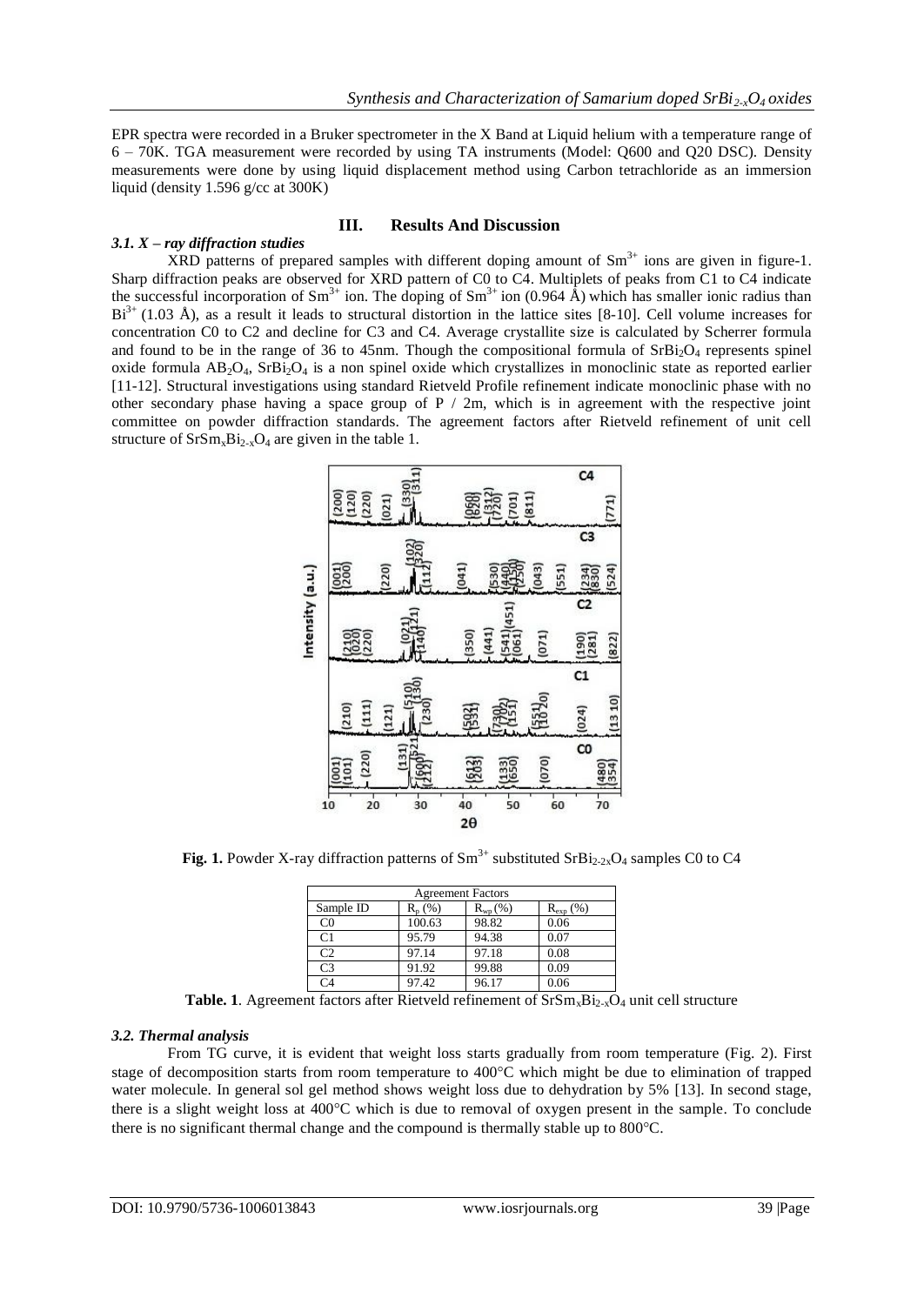

**Fig. 2.** TG curve of  $SrBi<sub>2</sub>O<sub>4</sub>:Sm<sup>3+</sup>$  for  $x = 0.15$ 

#### *3.3. SEM and Elemental analysis*

Scanning electron micrograph and EDX of prepared samples are shown in the figure-3. Nature of  $Sm^{3+}$ doped  $SrBi<sub>2x</sub>O<sub>4</sub>$  oxide shows nano rod formation for C0. From C1 to C4 agglomeration can be seen for the prepared samples with the increase in concentration of  $Sm<sup>3+</sup>$  ion. Incorporation of samarium ion in the lattice reduces the pores and void present in the lattice structure. Elemental analysis confirms the presence of oxygen, samarium, strontium and bismuth in the stoichiometric proportion (Table 2). Elemental analysis results show that the prepared samples are free from impurity.



**Fig.3.** SEM images of (a) C0 (b) C1 (c) C4 at different magnification and (d) EDX profile of C1 with corresponding elemental composition values

| Sample ID      | $Sr$ (wt %) | $Sm$ (wt %) | $Bi(wt\%)$ | $O(wt \%)$ |
|----------------|-------------|-------------|------------|------------|
| C0             | 12.05       | -           | 69.62      | 18.34      |
|                | 17.94       | 3.77        | 49.13      | 29.15      |
| C2             | 16.75       | 6.70        | 50.40      | 26.15      |
| C <sub>3</sub> | 16.21       | 12.08       | 46.91      | 24.80      |
| 74             | 18.54       | 11.32       | 45.35      | 24.79      |

**Table. 2.** Elemental composition of prepared samples using EDX

# *3.4. UV-Visible absorption studies*

UV-Vis absorption spectra of  $\text{Sm}^{3+}$  doped  $\text{SrBi}_{2-x}\text{O}_4$  oxides for composition  $x = 0$ , 0.1 and 0.2 is shown in figure-4. Sm<sup>3+</sup> doped SrBi<sub>2-x</sub>O<sub>4</sub> oxides shows optical absorption in the range 350 - 400nm. As the concentration of  $\text{Sm}^{3+}$  increases, absorption shows a mild shift to longer wavelength. This is due to the charge transfer from 2p orbital of oxygen atom to 4f orbital of  $Sm^{3+}$  ion. Undoped  $SrBi_{2-x}O_4$  shows absorption at 340nm and substitution of  $\text{Sm}^{3+}$  increases the absorption wavelength to 410nm.

.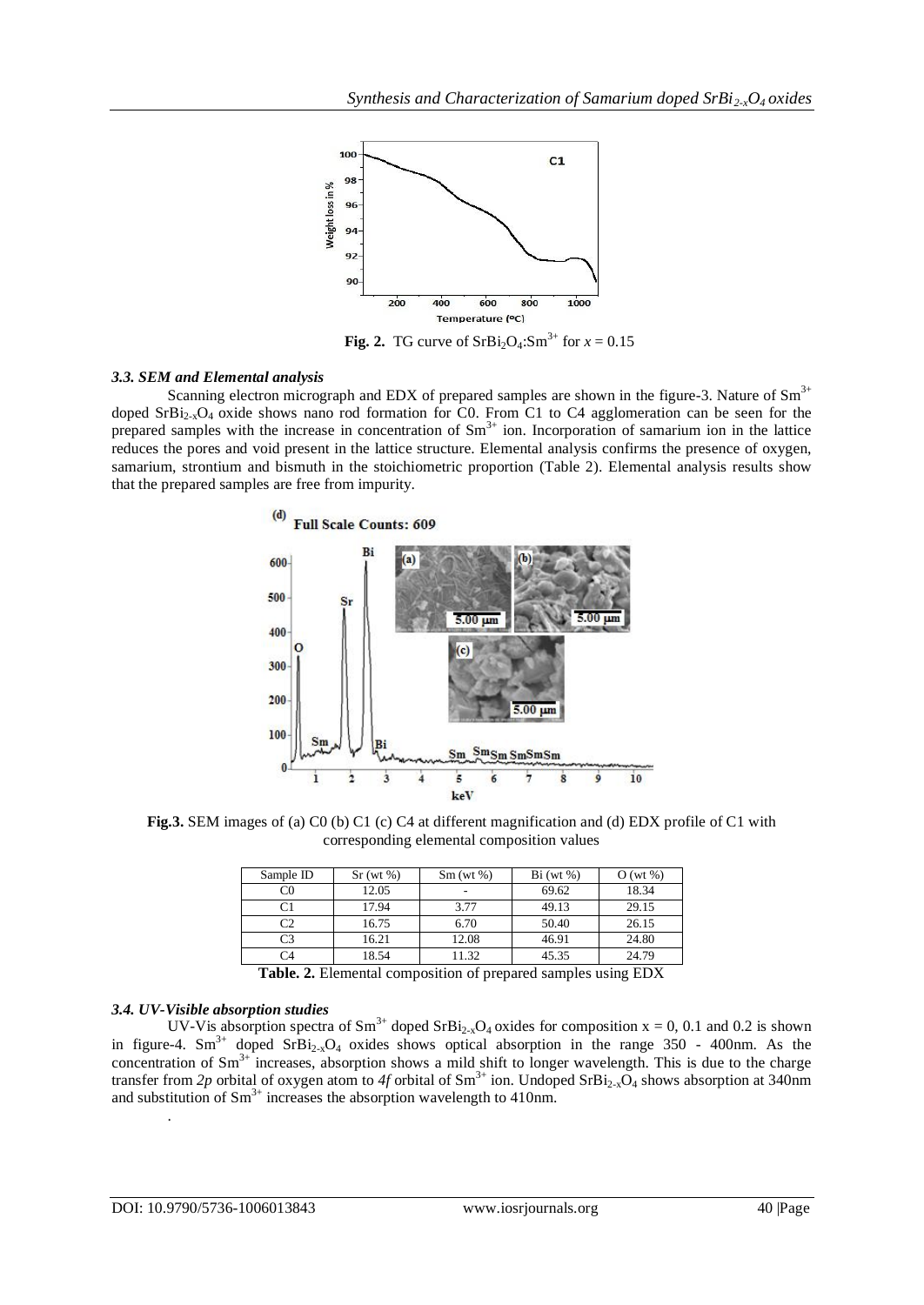

**Fig. 4.** UV-V is absorption spectra of  $\text{Sm}^{3+}$  doped  $\text{SrBi}_{2-x}\text{O}_4$  oxides

# *3.5. Fourier Transform Infrared*

A representative FT-IR spectrum is given in the figure-5 for sample C3. Broad band in the range 3124 cm<sup>-1</sup> is assigned to stretching mode of OH group and absorption in the range 1766 cm<sup>-1</sup> assigned to bending mode of OH group. Vibration around 1470 cm<sup>-1</sup> to 1390 cm<sup>-1</sup> assigned to antisymmetric NO stretching vibration because of residual nitrate present in the sample  $[14]$ . In the region less than  $1000 \text{ cm}^{-1}$  there are absorption band at 906 cm<sup>-1</sup>, 853 cm<sup>-1</sup>, 703 cm<sup>-1</sup>, 629 cm<sup>-1</sup> and 553 cm<sup>-1</sup>. Absorption at 533 and 629 cm<sup>-1</sup> is due to Bi-O stretching vibration at  $[BIO_6]$  units at octahedral sites and weak shoulder at 703 cm<sup>-1</sup> corresponds to symmetric stretching vibration of Bi-O bond in pyramidal [BiO<sub>3</sub>] units [14,15]. Broad band at 853 cm<sup>-1</sup> is assigned to Sr-O bond [12] or due to vibration of  $\text{Sm}^{3+}$ - $\text{O}^{2}$  bond [16].



**Fig. 5.** FT-IR Spectra  $S_rSm_xBi_{2-x}O_4$  of sample C3 at room temperature

#### *3.6. Magnetic measurements*

Magnetic hysteresis loops of  $\text{Sm}^{3+}$  doped  $\text{SrBi}_{2-x}\text{O}_4$  oxides C1 to C4 show a soft ferromagnetic behaviour at room temperature (Fig. 6 & 7). Sample C0 exhibit diamagnetic behaviour owing to the absence of  $Sm^{3+}$  ion as  $Sr^{2+}$  and  $Bi^{3+}$  shows diamagnetic character. Samples C1 to C4 show a weak ferromagnetic behaviour in the order of 10<sup>-3</sup> emu/g which indicates successful incorporation of  $Sm^{3+}$  ion (Table 3). Paramagnetic nature of Sm3+ is mainly due to the presence of unpaired *4f* electron. From VSM figure, one can infer that ferromagnetic curve for  $x = 0.30$  and 0.60 are very narrow which is due to low values of saturation magnetization *Ms* and magnetic remanence *Mr*. Increase in samarium concentration leads to the porosity which may be the reason for the declining *Ms* values. Also variation in *Ms* values are due to the different cation distribution and surface structural distortion. Variation in coercivity values are attributed to movement of domain walls in response to the magnetic field [17].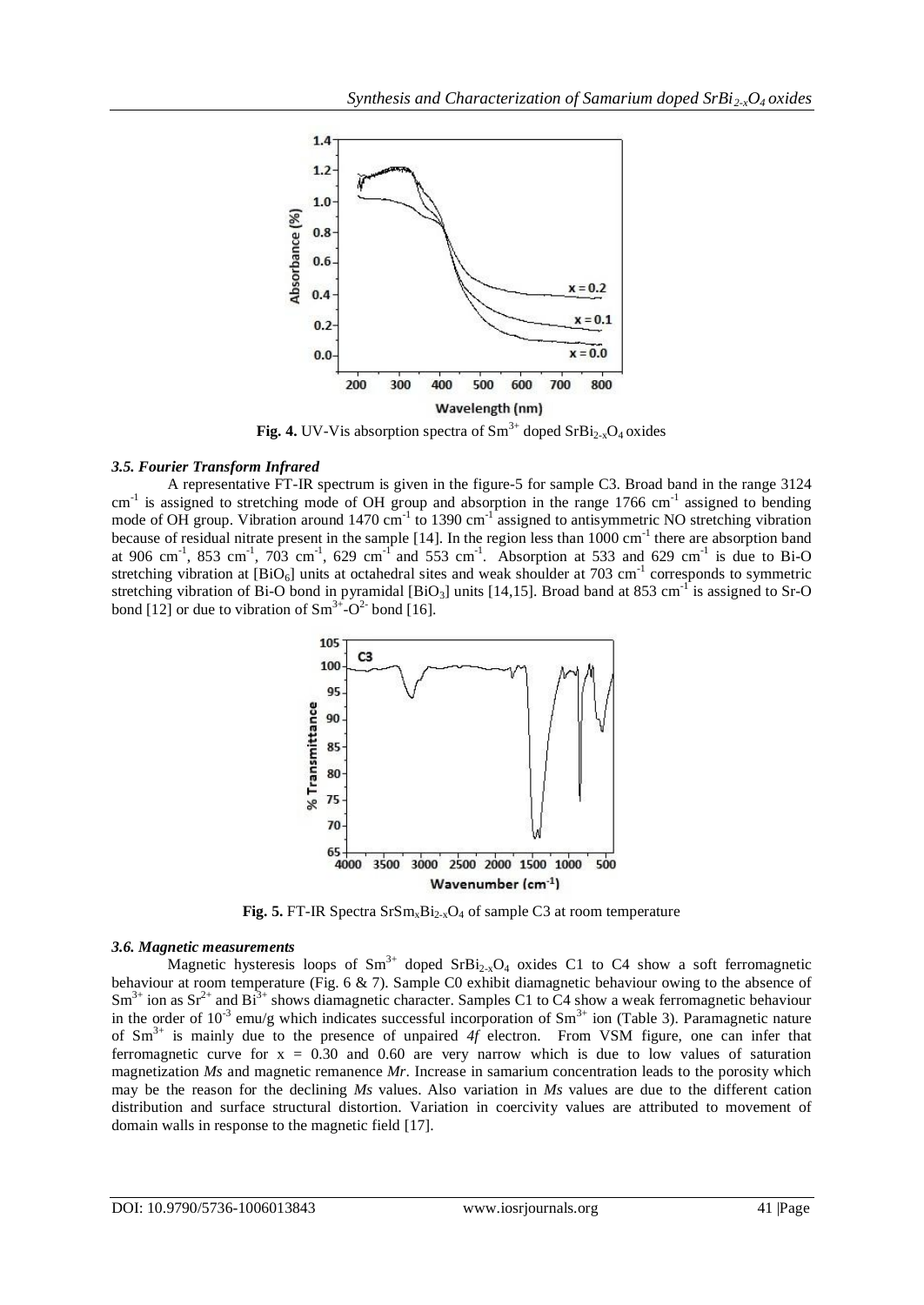





**Fig.7.** Hysteresis loop showing ferromagnetic behaviour of  $SrSm_xBi_{2-x}O_4$  series

| Sample ID | <b>Magnetic Properties</b> |                        |        |  |
|-----------|----------------------------|------------------------|--------|--|
|           | $Ms$ (emu/g)               | $Mr$ (emu/g)           | Hc(G)  |  |
|           | $16.446 \times 10^{-3}$    | $3.527 \times 10^{-3}$ | 3069.5 |  |
|           | $18.908 \times 10^{-3}$    | $7.342 \times 10^{-3}$ | 597.37 |  |
|           | $0.754 \times 10^{-3}$     | $0.050 \times 10^{-3}$ | 70.073 |  |
|           | $3.366 \times 10^{-3}$     | $0.523 \times 10^{-3}$ | 151.85 |  |
|           | $0.147 \times 10^{-3}$     | $0.013 \times 10^{-3}$ | 83.332 |  |

**Table 3.** Magnetisation values of  $SrSm_xBi_{2-x}O_4$ 

# *3.7. EPR studies*

Figure-5 shows EPR spectra of  $Sm^{3+}$  doped  $SrBi<sub>2</sub>O<sub>4</sub>$  oxide with x = 0.30 at 93 K. Electronic configuration of Sm<sup>3+</sup> is  $4f^5$ . Rare earth ion with half filled  $4f$  shell is strongly coupled to lattice fluctuations except  $Gd^{3+}$  ion with  $4f^5$  configuration. Due to this, these ions have short spin-lattice relaxation times and as a result, EPR spectra can be observed only at low liquid helium temperature. From the EPR spectra, we can observe two absorption signals. First absorption signal at  $g \sim 1.9$  is weak, less intense and broadened due to unresolved hyperfine splitting which indicate the presence of paramagnetic site due to  $Sm<sup>3+</sup>$  ion [18-20]. Second absorption signal at  $g \sim 4.2$  to 4.8 is broad, unresolved giving a long shoulder like structure.



**Fig.7.** EPR Spectra of Sm<sup>3+</sup> doped SrSm<sub>x</sub>Bi<sub>x</sub>O<sub>4</sub> oxide at Liquid helium temperature when  $x = 0.2$